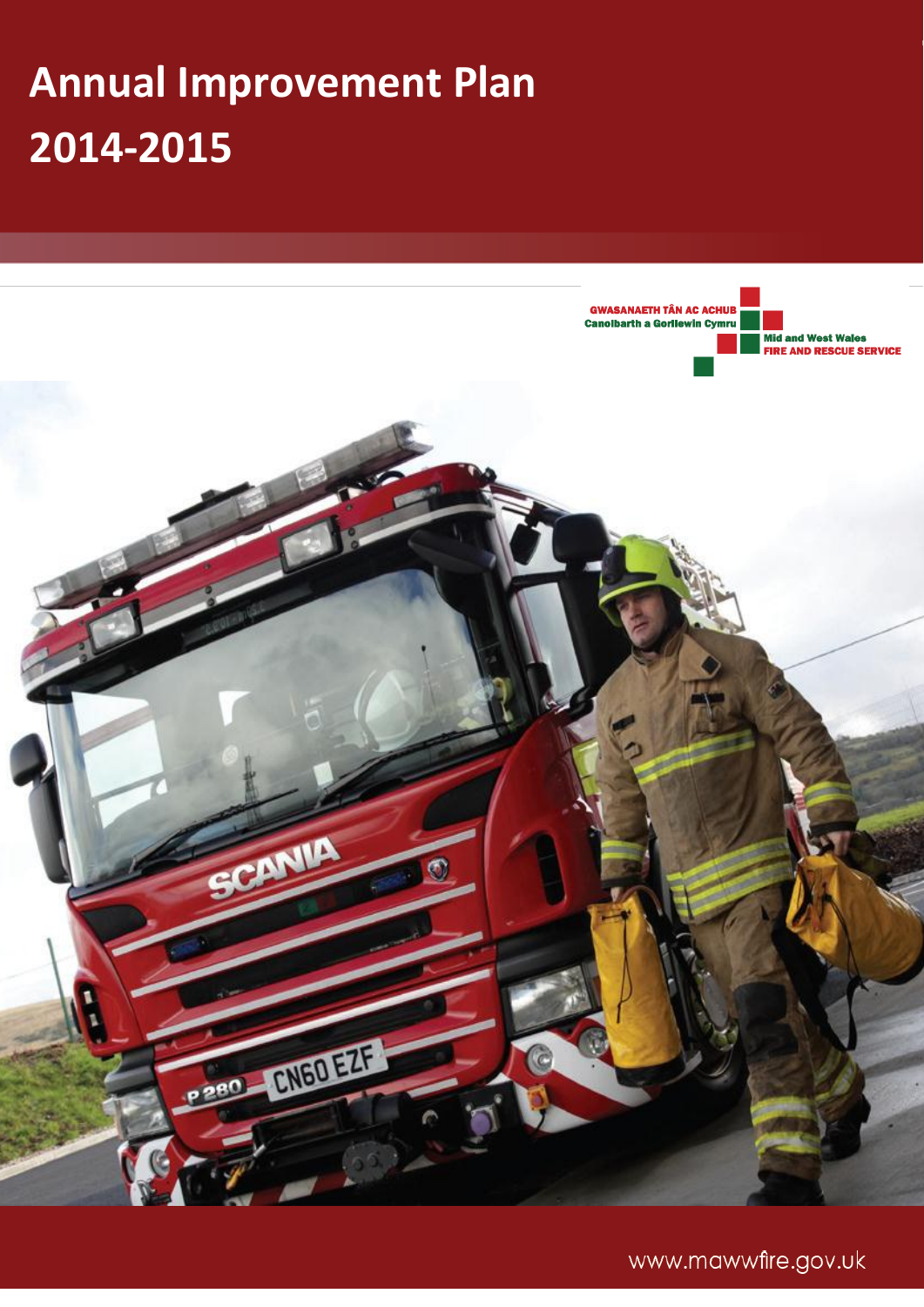# **Contents**

| At a Glance                                                                                                                                                                                               | 3                  |
|-----------------------------------------------------------------------------------------------------------------------------------------------------------------------------------------------------------|--------------------|
| <b>Introduction</b>                                                                                                                                                                                       | 4                  |
| <b>Your Fire and Rescue Service</b><br>Organisational Leadership Team                                                                                                                                     | 5<br>5             |
| <b>Our Planning</b><br>Local Government (Wales) Measure 2011<br>Current and Future Strategic Plan                                                                                                         | 6<br>6<br>6        |
| <b>Our Performance</b><br>Performance Targets for 2014 - 2015<br>Performance Targets 2015 onwards                                                                                                         | 8                  |
| What we Plan to Improve<br>Objective 1- Improve Internal and External Communication / Engagement<br>Objective 2 - Manage Reduced Budgets to Support Safer Communities<br>Objective 3 - Improve Evaluation | 8<br>9<br>10<br>11 |
| Glossary                                                                                                                                                                                                  | 12                 |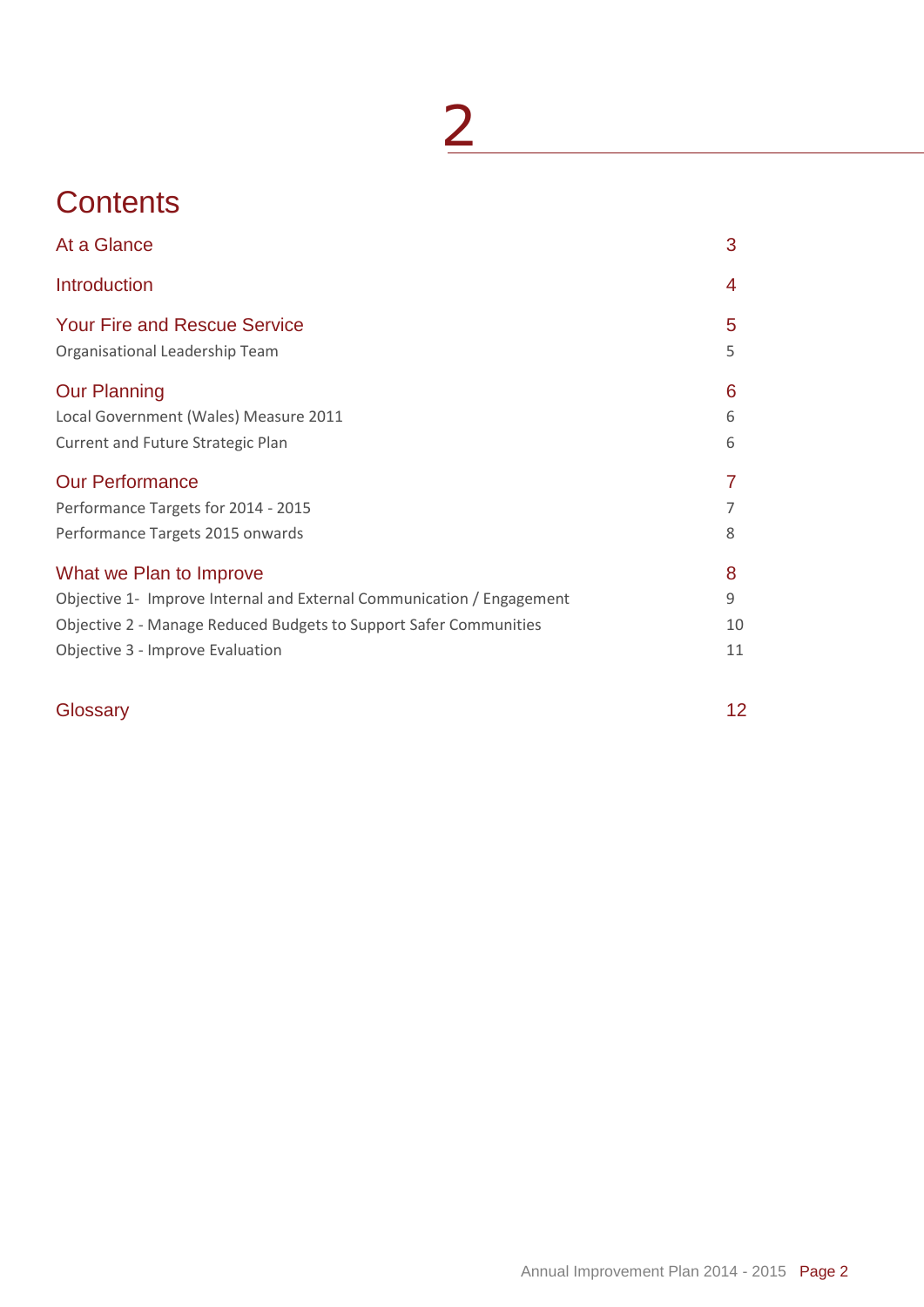# At a glance

### Our Improvements for 2014 - 2015

During 2014-15 Mid and West Wales Fire and Rescue Authority will work to deliver upon three key improvement objectives which we believe will improve safety whilst delivering excellent services which meet the risks and needs of our communities.

### Our Improvement objectives are to:

**Improve Our Internal and External Communication / Engagement** *Our outcome will be Staff, Communities and Stakeholders feel better informed and aware of what we do and how well we do it.*

#### **Manage Reduced Budgets to Support Safer Communities**

*Our outcome will be to continue making communities safer through minimising risks and maintaining our standards of service delivery within a reduced budget.*

#### **Improve Our Evaluation Processes**

*Our outcome will be to understand how our actions deliver better outcomes for our communities to inform future planning and improve the services we deliver.*

These improvement objectives will be achieved by actions linked to the 'key improvement areas' detailed in the Authority's Five Year Strategic Plan 2010-2015. The 'key improvement areas' are;

Managing Risk

- **Managing Resources**
- Managing Performance
- Managing People
- **Working Together**
- 
- Managing Communications\*

\* Managing Communication has been added following feedback from staff and stakeholders.

### Our Performance

Through Improvement Planning and Risk Reduction over the past decade the Authority has seen significant reductions in the number of incidents we are called to attend and improvement in the outcomes for those affected and the communities within which they occur.

| <b>Indicator</b>                 | 2003 / 2004 | <b>Average of Last 3 Years</b><br>$(10/11$ to $12/13)$ | % Reduction<br><b>Currently Achieved</b> | 2014 / 2015 Targets |
|----------------------------------|-------------|--------------------------------------------------------|------------------------------------------|---------------------|
| All Fires                        | 9192        | 4458                                                   | $-51%$                                   | 3554                |
| <b>Primary Fires</b>             | 3456        | 1619                                                   | $-53%$                                   | 1341                |
| <b>Accidental Dwelling Fires</b> | 759         | 561                                                    | $-26%$                                   | 408                 |
| Fire Deaths                      | 13          | 6                                                      | $-53%$                                   | Zero                |
| Fire Injuries                    | 227         | 61                                                     | $-73%$                                   | 44                  |
| Hoax Calls attended              | 711         | 181                                                    | $-74%$                                   | 161                 |
| Automatic Fire Alarms**          | 2001        | 1771                                                   | $-11%$                                   | 1611                |
| Deliberate Fires                 | 6161        | 2399                                                   | $-61%$                                   | 1983                |

\* Due to the very wet weather in 2012-13 the Service had an extraordinarily low number of grass fires.

\*\* Calls to Automatic Fire Alarms have continued to reduce whilst the number of detector heads within buildings has increased year on year.

**Source. Stats Wales**

Sickness absence levels are not where we would like them to be. The average days lost is 7.9 per person, where our target is 4.83. Our performance remains better than the Welsh average for Improvement Authorities however, at 8.86 days lost.

**More Detailed information on our performance can be found within our Annual Performance Assessment 2012/2013 which was published on our website www.mawwfire.gov.uk on 31st October 2013.**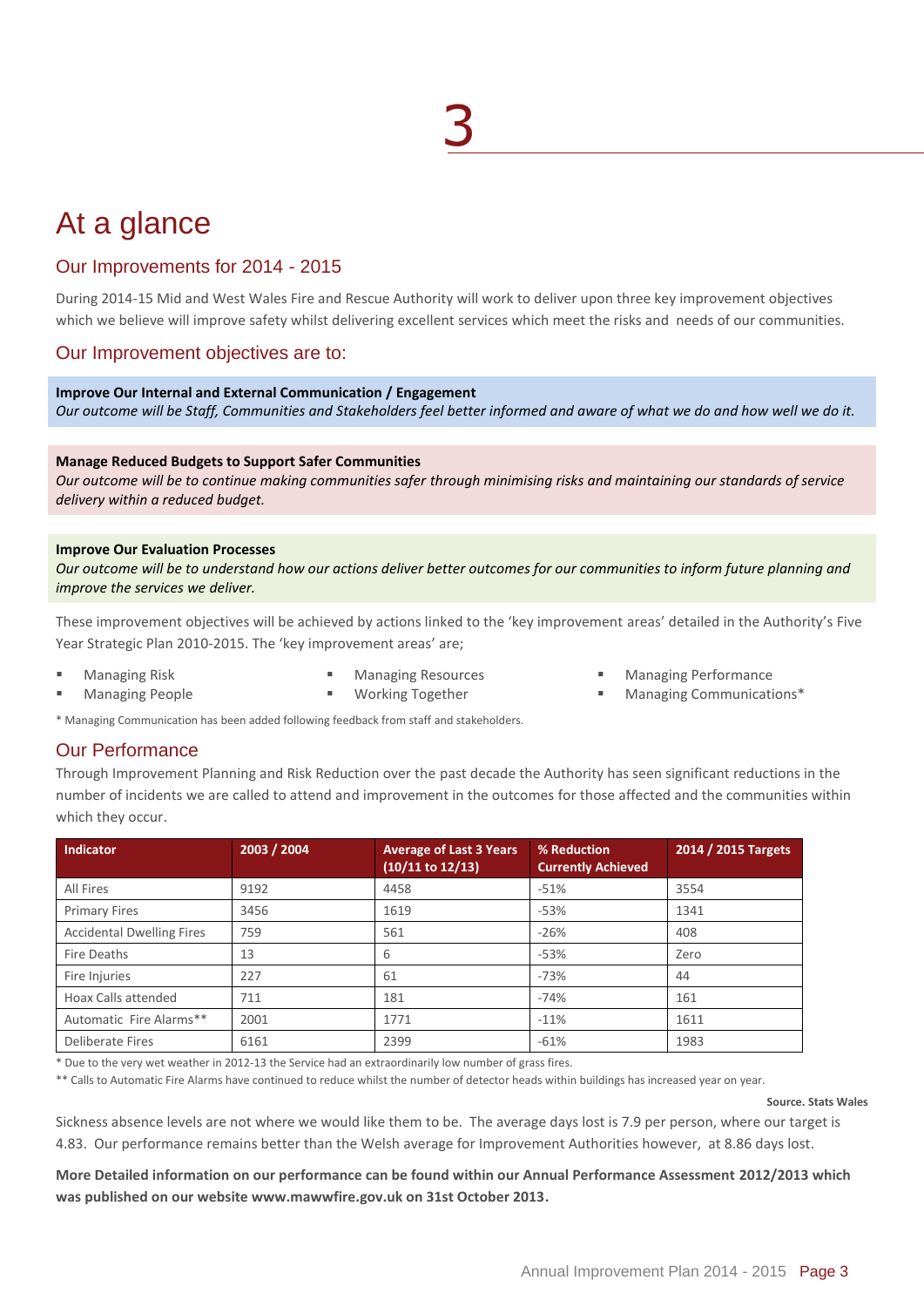## **Introduction**

Welcome to the Mid and West Wales Fire and Rescue Authority Annual Improvement Plan for 2014-2015. This plan represents the final year in delivering the improvements identified in our Strategic Plan 2010-2015 which can be accessed via our website www.mawwfire.gov.uk.

Our focus for 2014-2015 is centred on continuing to deliver and improve upon our objectives from previous years as well as focussing on specific improvement objectives identified through feedback from our communities, staff, stakeholders and partners, which we believe will enhance the way in which we work and ultimately the services we provide to our communities.

Public Services continue to face unprecedented financial challenges and we know that we need to explore new ways of working and delivering services. Our improvement objectives also reflect that, along with our partners and our communities we have a collective responsibility to deliver real change by working together.

We continue to recognise and acknowledge that our communities and partners have a vital role in helping us improve our service, reduce risk and develop safer communities. There is a national focus on empowering communities to come together and solve problems to build the society they want. This is your Fire and Rescue Service and you can play a part in shaping it. We thank those members of our communities, stakeholders and partners who have taken the time to 'have your say' and influence this improvement plan.

**Chair-Councillor** Roy Llewellyn

**Chief Fire Officer** Richard Smith

### Request a Home Fire Safety Check

You can request a home fire safety checks for yourself or a dependant relative by contacting the Service on 0800 169 1234 or by visiting www.mawwfire.gov.uk.

If you would like this information in an alternative language or format such as large print, Braille or audio please contact us on 0370 6060699 or e-mail: mail@mawwfire.gov.uk.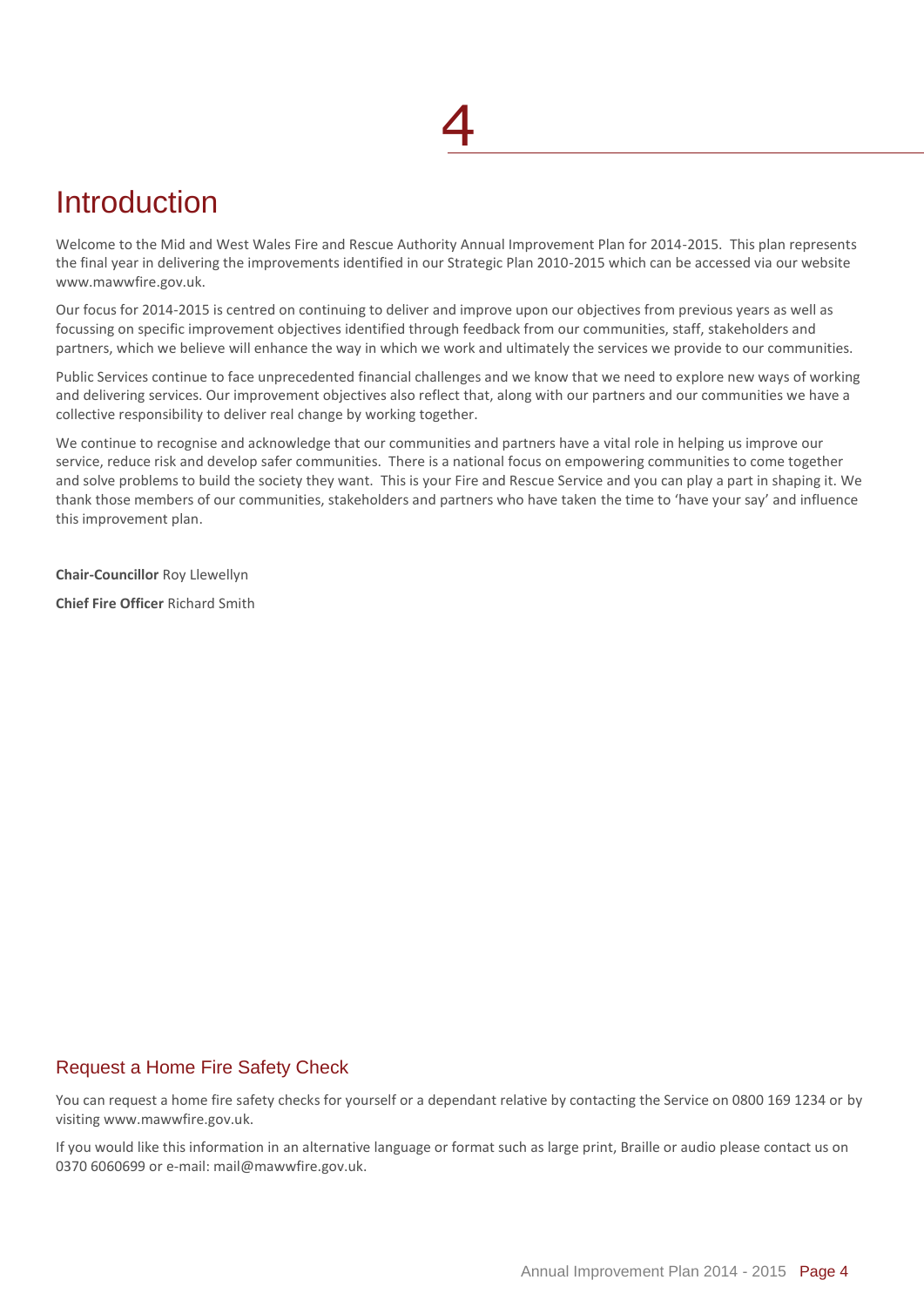# Your Fire and Rescue Service

The Mid and West Wales Fire and Rescue Service covers the unitary Authority areas of Carmarthenshire, Ceredigion, Neath Port Talbot, Pembrokeshire, Powys and Swansea. The Service was created in 1996 by the Local Government (Wales) Act 1994 through the merger of Dyfed, Powys and West Glamorgan fire brigades.

The Service is the largest by area in England and Wales covering a predominantly rural area of 4,500 square miles (11,700 km2) and the third largest in the United Kingdom, behind the Scottish and Northern Ireland Fire Services. We have 58 fire stations, and 1,200 staff.



The Service makes up almost two-thirds of Wales. A variety of risks are found within the Service area, ranging from the petrochemical industries in Milford Haven to the risks associated with heavily populated areas such as Swansea and Neath Port Talbot. We have an extensive farming community and many other light industries throughout the area. These, together with an extensive coastline and inland waterways, are some of the specialised risks within the Service.

## Organisational Leadership Team

The Executive Board is the highest management function within the Service and is comprised of the Chief Fire Officer, supported by four other Principal Officers, who are respectively responsible for the Development Directorate, Resources Directorate, Risk Directorate and the Service Delivery Directorate.

### **Chief Fire Officer Deputy Chief Fire**



**Richard Smith**  OStJ, MA, FIFireE

**Officer**



**Paul Bates** MBA, MIFireE

**Assistant Chief Officer**



**Elizabeth Aitken** BSc Econ, CPFA

Director of Resources and Treasurer of the Fire Authority

**Assistant Chief Fire Officer**



**Chris Davies MRA** 

Director of Risk

**Assistant Chief Fire Officer**



**Derek Masson** MBA Dip/Mgmt MIFireE Director of Delivery

Each County Command produces its own Community Plan which details key local priorities to ensure that reducing risk to our communities is at the heart of everything we do. The plans can be accessed via our website [www.mawwfire.gov.uk.](http://www.mawwfire.gov.uk/)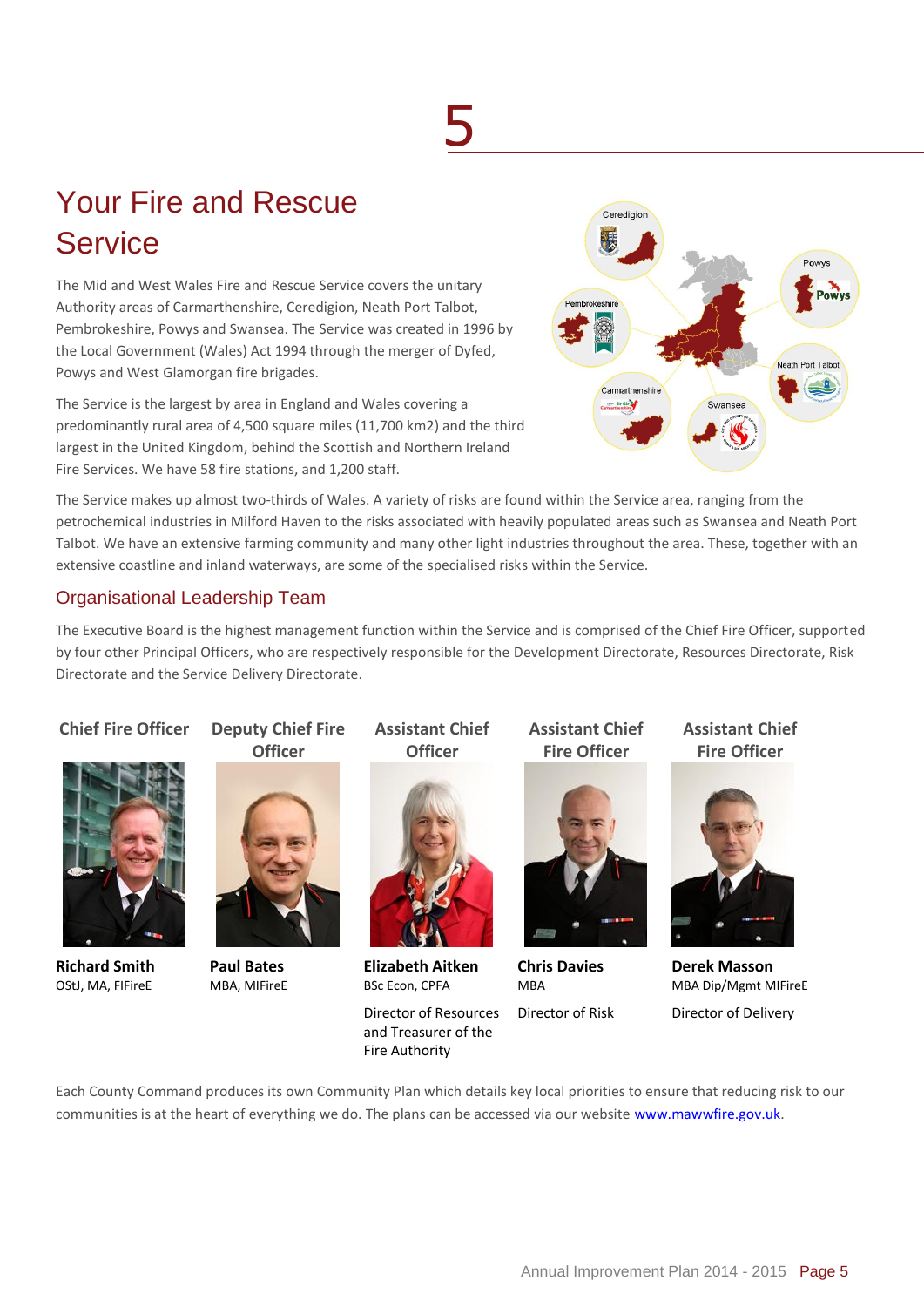# Our Planning

Each year the Authority is required to develop and consult on our plans for the following year. When we do this we follow Welsh Government guidelines to ensure that the way in which we develop, consult and agree the areas we are planning to improve are understood by our communities, staff and stakeholders and that they have the chance to share views and comments on the outcomes the Authority is looking to achieve.

For each improvement objective the Authority should, within its improvement plan, tell communities, staff and stakeholders what benefits the outcomes will deliver to them and the services we provide.

## Local Government (Wales) Measure 2011

Improvement planning guidance is contained within the Local Government (Wales) Measure 2011 and this guidance applies to all Local Authorities, Fire and Rescue Authorities and National Parks.

In recognition of the role the Service plays within the Community, improvement may be defined in a number of ways and will deliver on at least one of the seven aspects of improvement below:

- Making progress against objectives
- Improving the quality of service
- Improving the availability of our service
- Reducing inequality in accessing or benefiting from services

## Current and Future Strategic Plan

The Strategic Plan for 2010-2015 has set the direction, vision and improvement areas for the last four years. The 2014-15 Annual Improvement Plan represents the final year in delivering the improvements identified in our Five Year Strategic Plan which can be accessed via our website www.mawwfire.gov.uk.

### **Our Continuing Strategic Aims**

- To save lives and protect communities
- To be trusted and respected by our communities
- To be seen as more than an emergency service
- To match our resources to priorities
- To manage within budgets
- Ensuring sustainable development
- **Improving efficiency**
- **Innovation**

- To seek out and utilise alternative resources
- To make efficiencies year on year
- To manage our people effectively
- To fully develop risk reduction planning
- To develop effective partnership working
- To develop our workflow into effective and empowered people

The Authority is currently developing its next Strategic Plan for 2015 onwards. There will be opportunities to contribute to the future of your Fire and Rescue Service through consultation which will take place during the summer of 2014.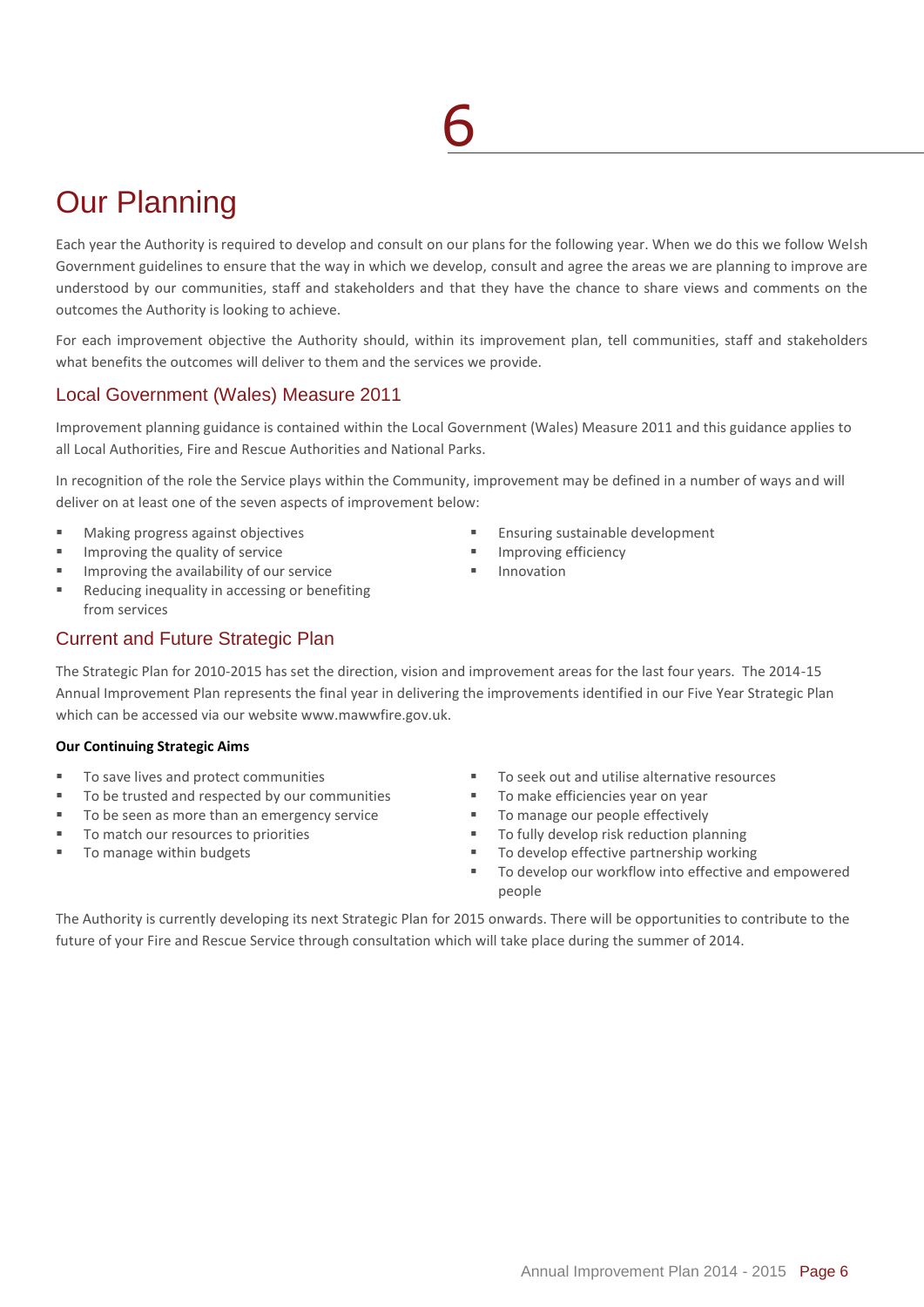# Our Performance Last Year

The Authority sets targets each year for improvement against key performance indicators.

Key performance indicators (KPIs) help us to achieve our objectives through the definition and measurement of progress. The key indicators are agreed by the Welsh Government and the Authority and are indicators which can be measured that will reflect success factors. The KPIs selected reflect the Authority's objectives, are key to our success, are measurable and comparable with the other Welsh Fire and Rescue Services.

The KPIs we use reflect our commitment to making our communities safer and measure the number of;

- Fires (in total)
- Deliberate Fires
- Accidental Dwelling Fires
- Fire Deaths
- Fire Injuries
- Hoax calls
- Unwanted Fire Signals
- Days lost to Sickness

We also use a range of local performance indicators which allows us to measure normal business activities which are important to us such as;

- Number of Home Fire Safety Checks delivered
- Number of Business Fire Safety Audits
- Percentage of Competent Staff
- **On Call Appliance Availability**
- Number of Operational Exercises

### Performance Targets for 2014-15

The Five Year Strategic Plan 2010-2015 set targets to achieve by 2015.

| <b>Indicator</b>                 | 2014 / 2015 Targets                                  | Level of Improvement to be achieved by 2015/2016                                        |
|----------------------------------|------------------------------------------------------|-----------------------------------------------------------------------------------------|
| All Fires                        | 3554                                                 | A 30% Reduction from 5077 in 2009/2010                                                  |
| <b>Primary Fires</b>             | 1341                                                 | A 30% Reduction from 1915 in 2009/2010                                                  |
| <b>Accidental Dwelling Fires</b> | 408                                                  | A 30% Reduction from 584 in 2009/2010                                                   |
| Fire Deaths                      | Our ambition is to achieve<br>Zero Fire Deaths       | A 30% Reduction from the average number of deaths (7) between 2005/2006<br>to 2009/2010 |
| Fire Injuries                    | 44                                                   | A 30% Reduction from 63 in 2009/2010                                                    |
| Hoax Calls attended              | 161                                                  | A 30% Reduction from 230 in 2009/2010                                                   |
| Automatic Fire Alarms            | 1611                                                 | A 30% Reduction from 2302 in 2009/2010                                                  |
| <b>Deliberate Fires</b>          | 1983                                                 | A 30% Reduction from 2833 in 2009/2010                                                  |
| Shifts/Days lost to Sickness     | 4.6 shifts/days per full time<br>equivalent employee | A Reduction of 20 % from 5.75 in 2009/10                                                |

We have set local targets that will drive improvement in the core business we will undertake during 2014/2015

| Local Indicator                | 2014 - 2015 Targets |                                                                                                                                                    |
|--------------------------------|---------------------|----------------------------------------------------------------------------------------------------------------------------------------------------|
| Home Fire Safety Check         |                     | Dependant on WG grant funding which is determined in March 2014                                                                                    |
| <b>Business Fire Safety</b>    | 4000                | This figure includes High, Medium and Low risk premises                                                                                            |
| <b>Competent Staff</b>         | 95%                 | A maximum of 5% of the total skills within the Service to be out of compliance                                                                     |
| On Call Appliance Availability | 100%                | We strive to have all On Call appliances available 24hrs a day 365 days a year                                                                     |
| <b>Operational Exercises</b>   | 50                  | We will undertake a minimum of 50 operational exercises to maintain<br>operational competency and to test our plans for responding to emergencies. |

We are making good progress against these targets and we are confident that our improvements and community safety activities will continue to reduce the instances of fire, deaths, injuries and false alarms.

More Detailed information on our performance can be found within our Annual Performance Assessment 2012 - 2013 on our website a[t www.mawwfire.gov.uk.](http://www.mawwfire.gov.uk/)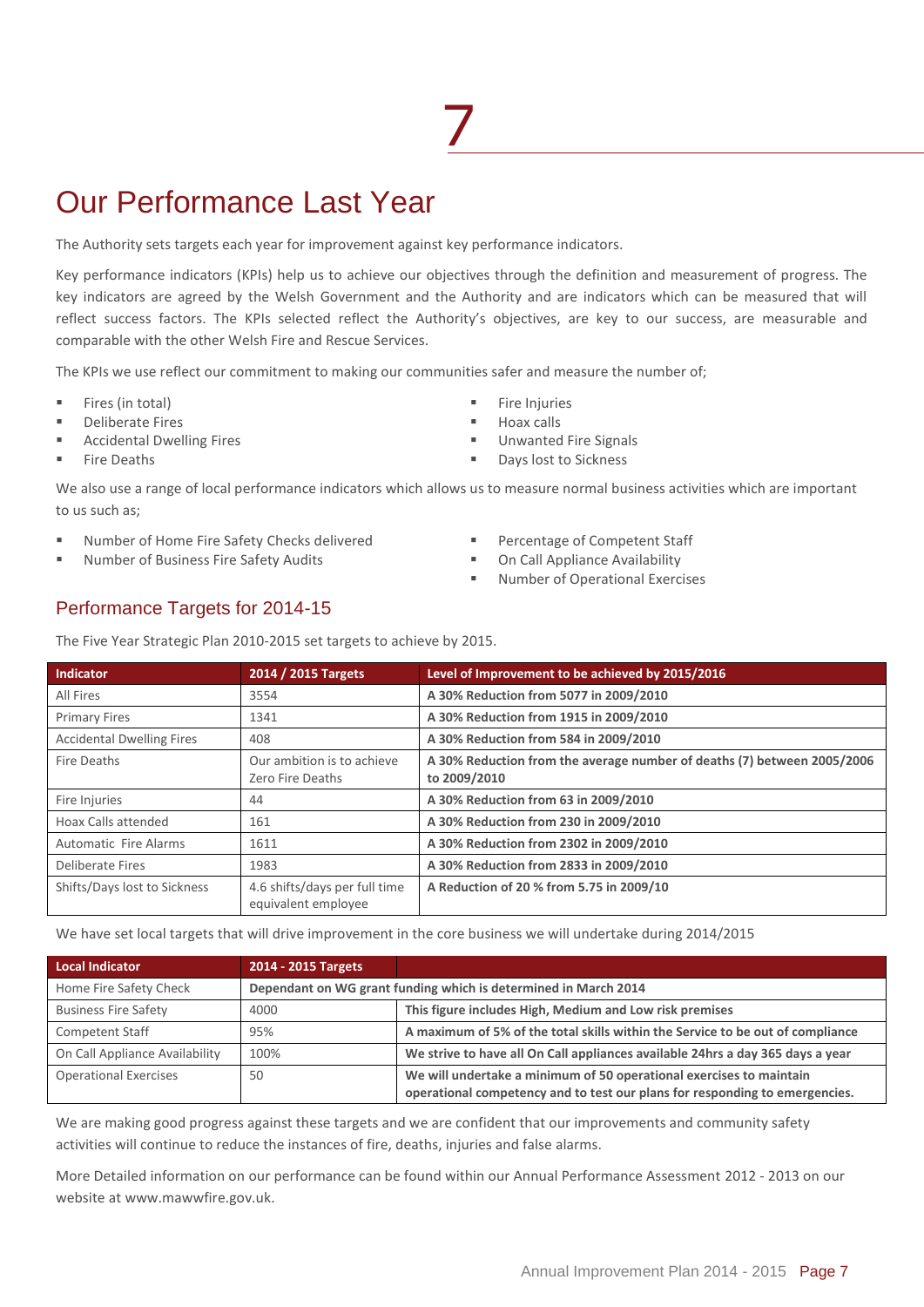# Performance Targets 2015 onwards

During 2014-15 as part of the new Strategic Plan 2015 onwards we will develop new challenging targets for national and local performance indicators. These targets will be developed in consultation with our communities, staff, stakeholders and partners and will be aligned against the expectations of Welsh Government objectives.

# What we Plan to Improve

During 2014-15 Mid and West Wales Fire and Rescue Authority will deliver upon three key improvement objectives which we believe will improve safety whilst delivering excellent services which meet the risks and needs of our communities.

- Improve Internal and External Communication / Engagement
- Manage Reduced Budgets to Support Safer Communities
- Improve Evaluation

These improvement objectives will be achieved by actions linked to the 'key improvement areas' detailed in the Authority's Five Year Strategic Plan 2010-2015.

The 'key improvement areas' which represent all aspects of the services we deliver are;

- Managing Risk
- **Managing Resources** Managing Performance
- Managing People Working Together
- **Managing Communications\***

In developing this year's plan we have listened to and considered feedback and comments received through last year's consultation, internal and external audit and directly from members of the public and staff.

\* Managing Communication has been added following feedback from staff and stakeholders.

### Request a Home Fire Safety Check

You can request a home fire safety checks for yourself or a dependant relative by contacting the Service on 0800 169 1234 or by visiting www.mawwfire.gov.uk.

If you would like this information in an alternative language or format such as large print, Braille or audio please contact us on 0370 6060699 or e-mail: mail@mawwfire.gov.uk.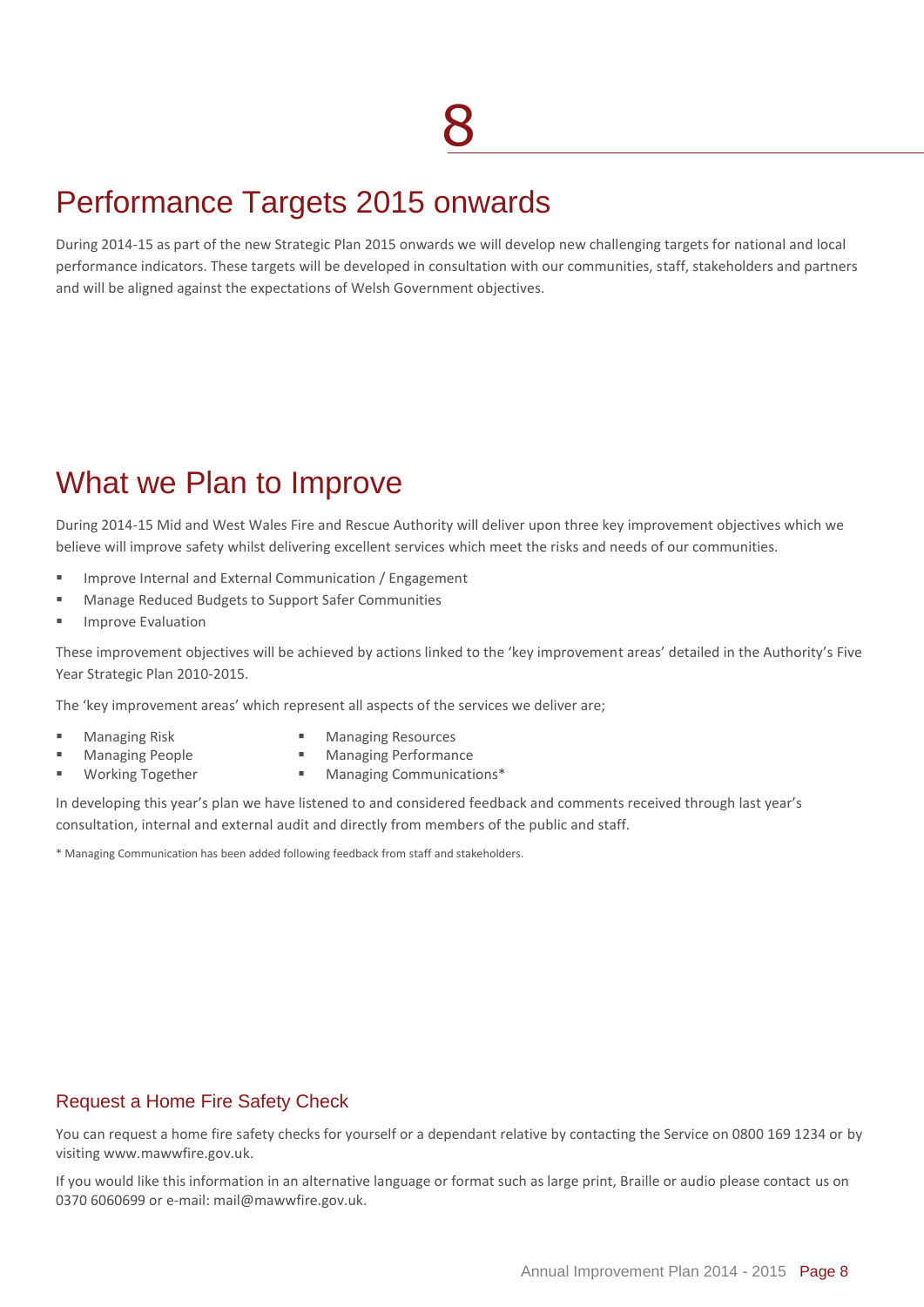### Objective 1 - Improve Our Internal and External Communication / Engagement

*Our outcome will be Staff, Communities and Stakeholders feel better informed and aware of what we do and how well we do it.*

The way we share information is key to the Authority being successful and making sure all involved understand the challenges we face, see the benefits and improvements we are looking to achieve and contribute to solving some of the very difficult issues ahead of us.

### **We are improving communication / engagement because feedback told us**

- Communication was perceived to be not as clear as it could be,
- Our plans were more difficult to understand than they needed to be,
- We do not inform others of our successes and the challenges we face as well as we could,
- We do not share information as well as we could.

### **The actions we will take are**

- Increase awareness of our services through more targeted community safety activities,
- Informing our communities of the work we do through open days, engagement events and media releases
- Make our plans clearer, easier to understand and more accessible through the use of social / electronic media and public engagement.
- Engage with staff to communicate key messages and business information and receive feedback.

### **How we will measure and report our achievements**

- Evaluate samples of planned open days, engagement events and media releases
- Measuring the number of people who attend our events and we engage with to raise awareness
- Producing more / target media releases
- By seeking feedback from stakeholders and partners on how we share and use information to ask if it is clearer, easier to understand and more accessible?
- By reviewing the outcomes of staff surveys and engagement events during 2014-15 to gauge the effectiveness of internal communication.
- By utilising satisfaction surveys following community safety and business fire safety activities to inform future activities.
- Measuring the number and quality of consultation responses

### **What this will mean to you**

Our communities, staff, stakeholders and partners will be more aware of the work and high levels of service we deliver. You will be more aware of safety issues and hopefully feel more confident and reassured that your Fire and Rescue Service is working hard to make your community safe.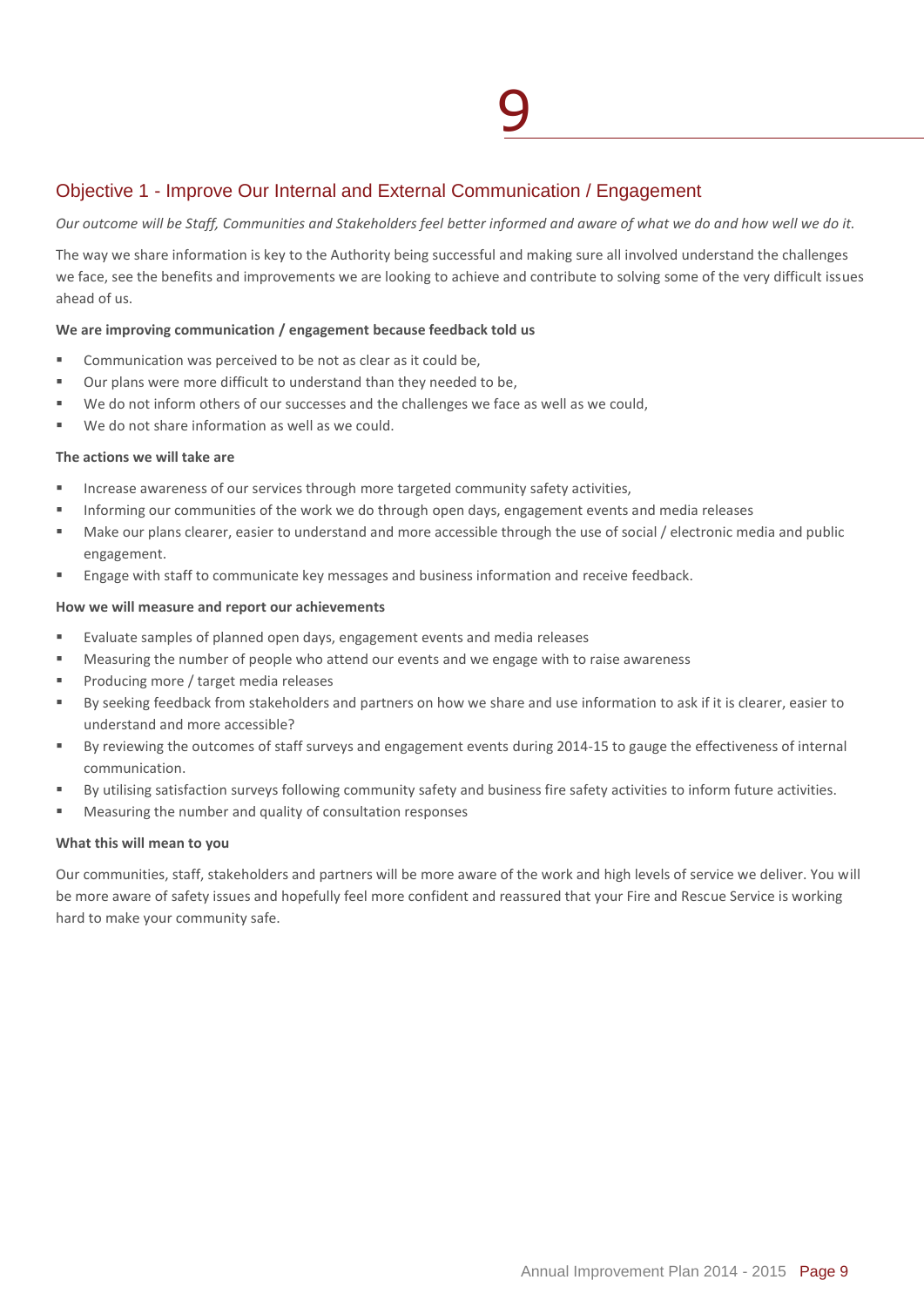## Objective 2 - Manage Reduced Budgets to Support Safer Communities

### *Our outcome will be to continue making communities safer through minimising risks and maintaining our standards of service delivery within a reduced budget.*

Each year the cost of running the Fire Authority increases with pay awards, inflation and the costs of servicing debt, even if the service levels provided stay the same. In 2014/15, to maintain the same budget level a saving of 2% would have been made. If the Authority is faced with making reductions in budgets therefore, there are even more savings to be made. For 2014/15 the Fire Authority decided that it would reduce the Constituent Authorities' contributions to the Fire Authority's budget by 1.56%. This means that the Fire Authority budget will go down from £43.8M to £43.5M, with more reliance on reserves to support the budget (£605K worth). Real reductions of £1.275M need to be made.

In planning to meet these challenging savings we have listened to and considered what is important to our communities, stakeholders, partners and our staff.

### **We are focusing on our reduced budget because feedback told us that:**

- You do not want a reduction in the services that we provide,
- You do want us to provide value for money,
- You do value the community safety and educational work we undertake,
- Our staff want to deliver the best possible services they can.

### **The actions we will take are**

- To continue discussions with representative bodies around crewing arrangements for Whole-time firefighter crews, with a view to making efficiencies in the future without affecting service delivery
- To refrain from closing fire stations
- To maintain existing crewing arrangements in day crewed stations
- To reduce departmental and management structure budgets
- To initiate selective alerting at on-call stations to reduce costs, whilst maintaining service delivery
- To reduce the utilities, supplies and service budgets to reflect good management and result in reduced costs
- To delay a small part of the capital programme to minimal effect, and thus reduce debt repayment costs
- To increase the use of reserves to support the revenue budget

### **How we will measure and report our achievements**

- Delivering services within the reduced budget
- Review our performance against the All Wales Dwelling Fire Response Charter
- Delivering the agreed outcomes of specific projects implemented to achieve the required budget reductions

### **What this will mean to you**

We are planning to make savings in the way that we do things but there will be no reduction in response to incidents and the services we provide to make communities safer although we may provide them in a different way.

Where changes in the way we deliver services are required we will continue to engage constructively and positively with staff and their representative bodies.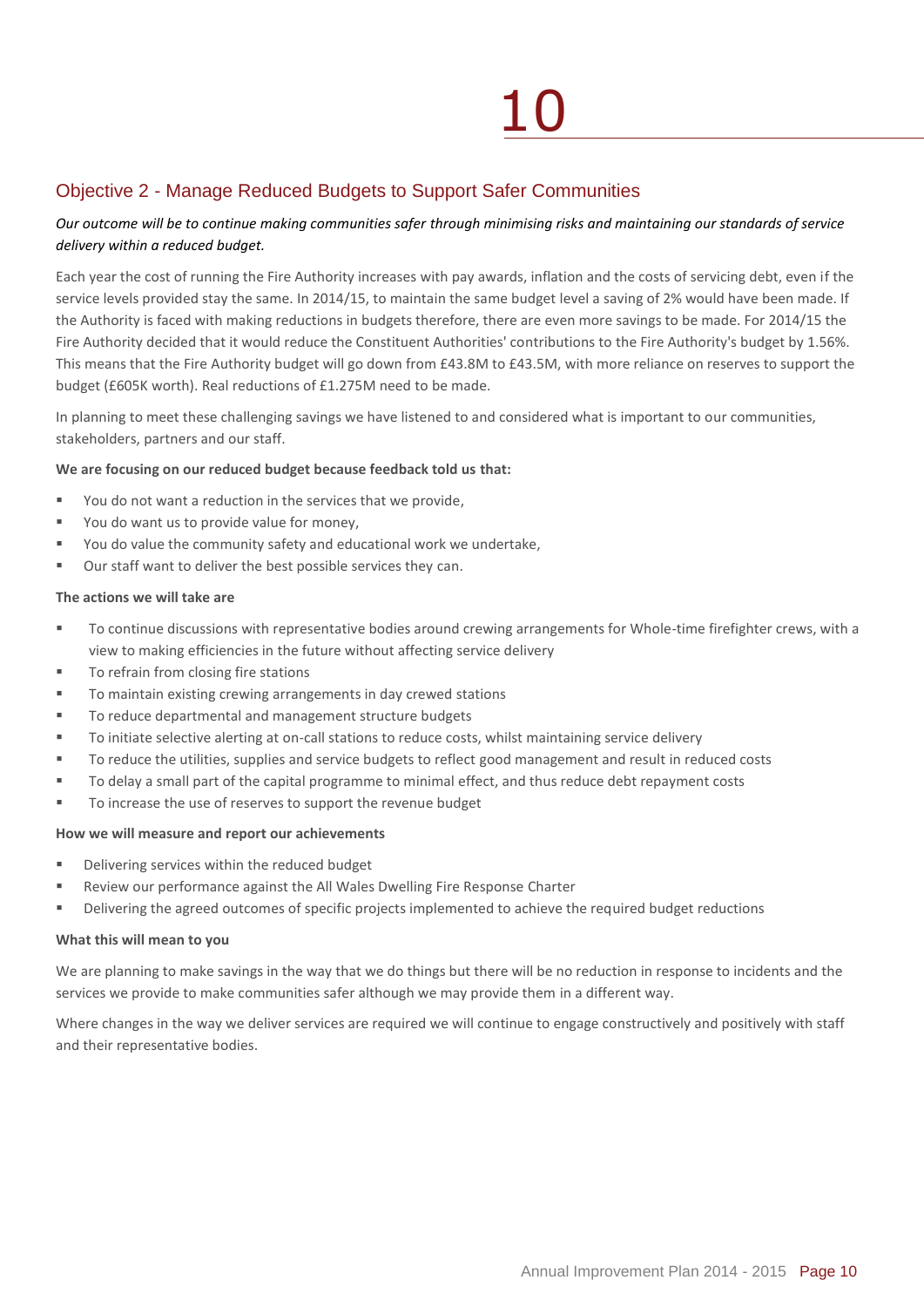### Objective 3 - Improve Our Evaluation Processes

*Our outcome will be to understand how our actions deliver better outcomes for our communities to inform future planning and improve the services we deliver.*

With increasing expectations on public services and smaller budgets it is important that we understand how the actions we take deliver better outcomes and give value for money, and make better use of our time and effort. To do this we recognise that the way we evaluate and check our achievements needs to be improved.

### **We are focusing on improving how we evaluate our outcomes because feedback told us**

- You do want us to provide value for money,
- We need to demonstrate that our actions do deliver better outcomes,
- We need to learn from our achievements and those of others.

### **The actions we will take are**

- Put in place a coordinated approach and programme for evaluation across the service
- Develop our staff to undertake meaningful evaluations and reviews,
- Work with the other Welsh Fire and Rescue Services to develop a consistent approach to evaluation,
- Undertake evaluations to inform the 2015-2016 Annual Improvement planning process.

#### **How we will measure and report our achievements**

- A service wide evaluation programme will be implemented and used for the 2015-16 annual planning process
- We will have better/more information to inform future planning

### **What this will mean to you**

We will be able to tell you how our actions have made communities safer through minimising risks and maintaining our standards of service delivery within a reduced budget whilst achieving value for money.